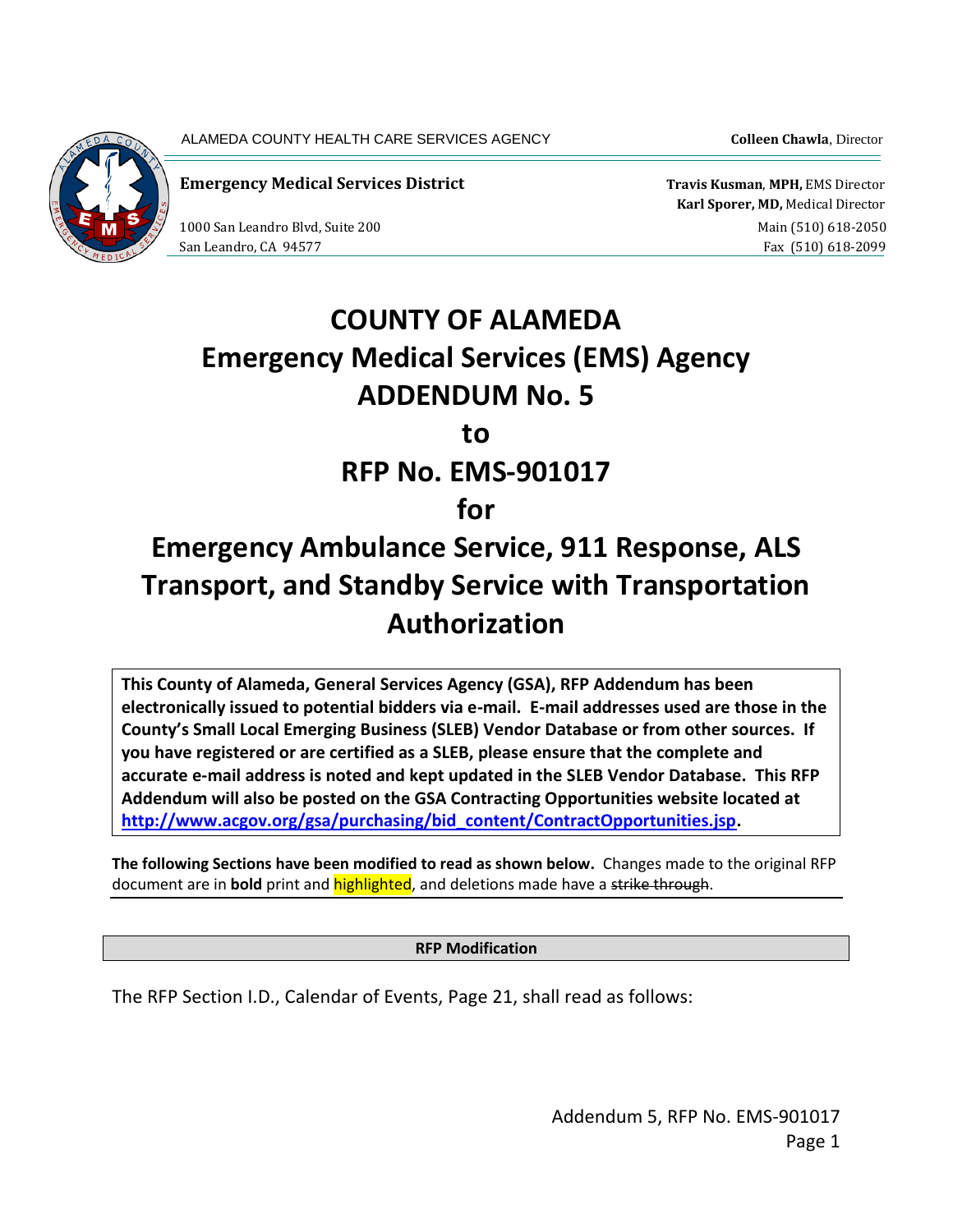## **D. CALENDAR OF EVENTS**

| <b>EVENT</b>                  | DATE/LOCATION                                                |                                                                     |
|-------------------------------|--------------------------------------------------------------|---------------------------------------------------------------------|
| Request Issued                | October 27, 2017                                             |                                                                     |
| <b>Letter of Intent Due</b>   | November 29, 2017 by 2:00 p.m.                               |                                                                     |
| <b>Written Questions Due</b>  | December 15, 2017 by 5:00 p.m.                               |                                                                     |
| Networking/Bidders            | December 6, 2017 @                                           | at: Castro Valley Library                                           |
| Conference #1                 | 2:30 p.m.                                                    | 3600 Norbridge Avenue, Chabot Room                                  |
|                               |                                                              | Castro Valley, CA 94546                                             |
| Networking/Bidders            | December 7, 2017 @                                           | at: Behavioral Health Care Services                                 |
| Conference #2                 | 2:30 p.m.                                                    | 2000 Embarcadero Cove, Suite 400                                    |
|                               |                                                              | Gail Steele/Alameda Room                                            |
|                               |                                                              | Oakland, CA 94606                                                   |
| Addendum #1 Issued            | <b>November 15, 2017</b>                                     |                                                                     |
| Addendum #2 Issued            | <b>December 13, 2017</b>                                     |                                                                     |
| Addendum #3 Issued            | <b>January 19, 2018</b>                                      |                                                                     |
| <b>Addendum #4 Issued</b>     | <b>April 9, 2018</b>                                         |                                                                     |
| <b>Addendum #5 Issued</b>     | <b>May 11, 2018</b>                                          |                                                                     |
| <b>Response Due</b>           | Mayluly 18, 2018 by 2:00 p.m.                                |                                                                     |
| <b>Responses Opened</b>       | Mayluly 18, 2018 at 2:30 p.m. at 1000 San Leandro Blvd., 1st |                                                                     |
| and Announced in              | Floor, San Leandro, CA 94577                                 |                                                                     |
| <b>Public</b>                 |                                                              |                                                                     |
| <b>Evaluation Period</b>      | <b>May<mark>July</mark> 2119-JulyAugust 319</b> , 2018       |                                                                     |
| <b>Bidder Interviews</b>      | <b>JulyAugust 268-319, 2018</b>                              |                                                                     |
| <b>Board Letter</b>           | September 11, 2018                                           |                                                                     |
| <b>Recommending Award</b>     |                                                              |                                                                     |
| <b>Issued</b>                 |                                                              |                                                                     |
| <b>Board Consideration to</b> | September 25, 2018                                           |                                                                     |
| Award                         |                                                              |                                                                     |
| <b>Board Award Date</b>       | September 25, 2018                                           |                                                                     |
| <b>Contract Start Date</b>    |                                                              | October 1, 2018: Contractor will begin mobilization efforts to      |
|                               |                                                              | insure that it can begin service on service start date.             |
| Service Start Date            |                                                              | 12:00 a.m. July 1, 2019 or immediately following the conclusion of  |
|                               |                                                              | the previous provider contract, if different from the service start |
|                               | date listed in the RFP.                                      |                                                                     |

**Note:** Award and start dates are approximate.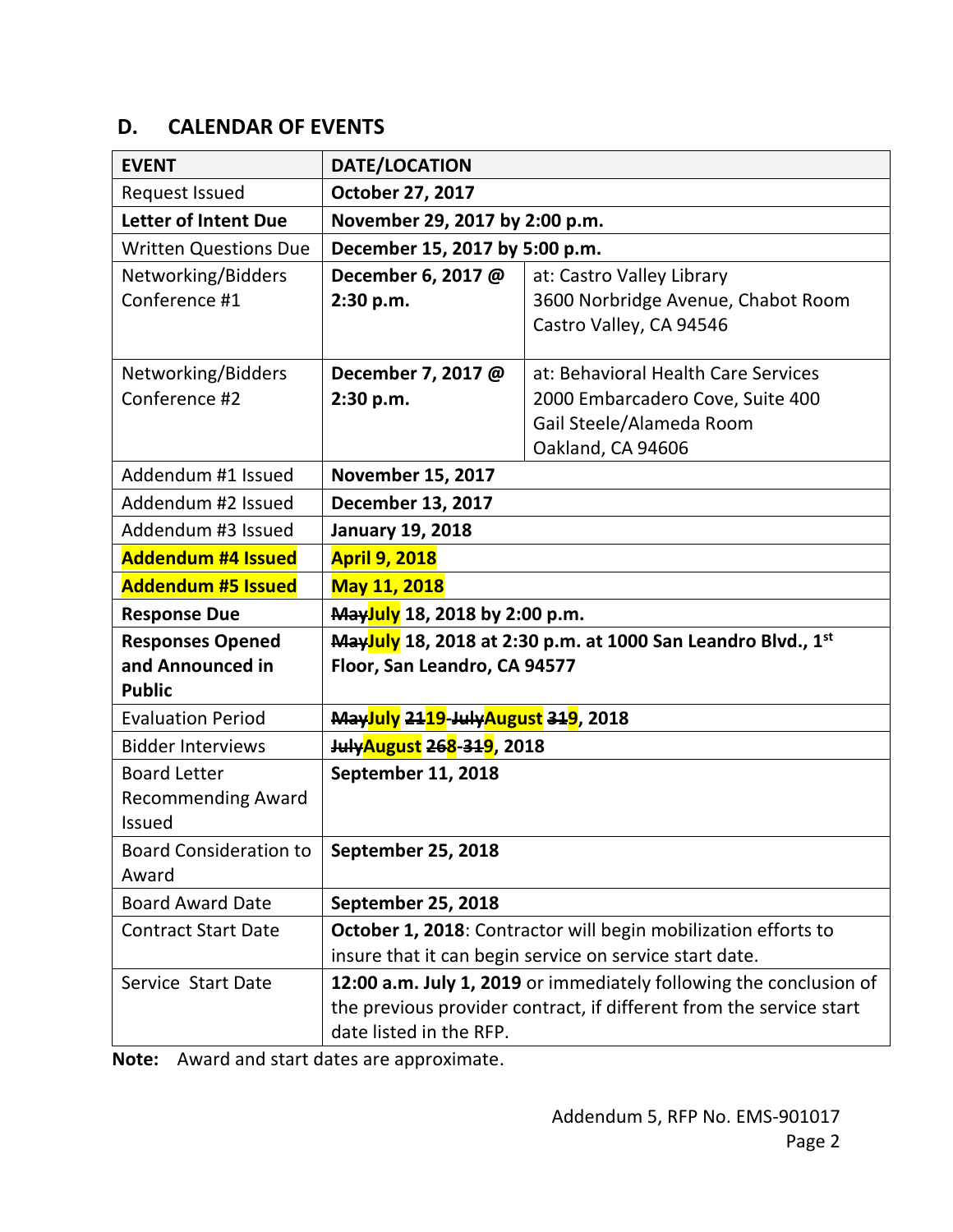The RFP Section I.A.2, Page 10 of the RFP is hereby modified and shall read as follows:

2. The EMS Agency is considering several possibilities for increasing reimbursement financing for ambulance contracts under federal and state programs. Therefore at this time, to maximize efficiency and performance, and to minimize financial and operational risk to taxpayers, the EMS Agency intends to award a direct contract from the EMS Agency to a single Contractor experienced in the business management, financing, and operation of large 911 ALS Ambulance Services, operating through high performance contracts (See Bidder Minimum Qualifications - Section C.1). The selected Contractor, as defined in this RFP, must directly employ all Key Personnel **as described in this RFP, or, to the extent a "Key Personnel" role is filled by a subcontractor or its employee, the Contractor must contractually assume an equivalent level of responsibility for the subcontractor and its "Key Personnel" equivalent, including but not limited to communication, oversight, and control** as well as EMT's and Paramedics as described in this RFP. However, the selected Contractor may subcontract ancillary services, such as billing; professional, legal, and advisory services; and fleet maintenance. All services provided by the e**C**ontractor shall be substantively integrated, meaning that all components of Contractor's services shall be integrated and provided throughout the EOA, and no services shall be exclusively dedicated to areas smaller than the EOA or severable from the services provided to the entire EOA.

The RFP definition of Key Personnel within the ACRONYM AND TERM GLOSSARY on Page 8, is hereby modified and shall read as follows:

|                                                                                                       | Personnel in key leadership positions as described in this RFP-directly employed |
|-------------------------------------------------------------------------------------------------------|----------------------------------------------------------------------------------|
|                                                                                                       | by the Contractor with their primary physical location of work within Alameda    |
|                                                                                                       | County. Each Key Personnel position must be filled by a separate individual,     |
| who is fully committed to and responsible for the functions of that position,<br><b>Key Personnel</b> |                                                                                  |
|                                                                                                       | with appropriate authority to direct and oversee the Contractor's Alameda        |
|                                                                                                       | County 911 Ambulance Services. All Key Personnel are subject to prior approval   |
|                                                                                                       | by the EMS Agency.                                                               |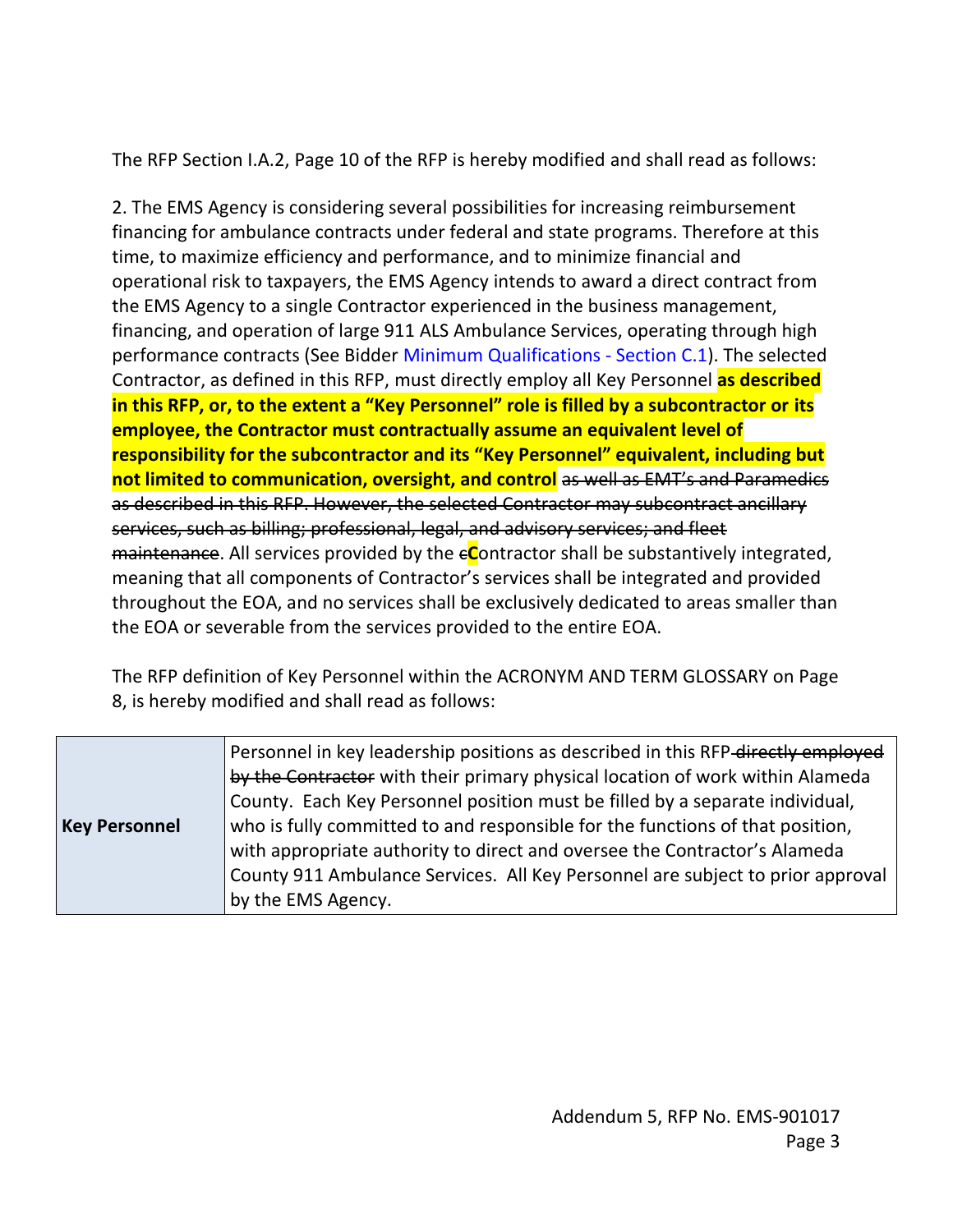The RFP Section I.O.1. SUBMITTAL OF BIDS, Page 37 of the RFP is hereby modified and shall read as follows:

- 1. All bids must be SEALED and must be received at the Alameda County Emergency Medical Services Agency by 2:00 p.m. on the due date specified in the Calendar of Events. All bids received shall remain sealed until they are opened at the same time in public. All bids will be opened at 2:30 p.m. at the Alameda County Emergency Medical Services Agency on May**July** 18, 2018 and the following recorded and read aloud to the persons present:
	- a. RFP number
	- b. Submission date
	- c. General description of service being procured
	- d. Names of responders
	- e. Amounts proposed
	- f. Any other information the EMS Agency determines is necessary

The RFP EXHIBIT A-1- PROPOSAL REQUIRMENTS / MINIMUM SERVICES REQUIREMENTS Section III.I.1., Page 77 is hereby modified and shall read as follows:

> 1. The EMS Agency recognizes the Contractor's need to ensure adequate supervision of its personnel and the delegation of authority to address day-to-day operational needs. Personnel in key leadership positions as described in this section shall be directly employed by the Contractor with **have** their primary physical location of work within Alameda County. Contracting for the services of these personnel by the Contractor is not acceptable. Each position listed in 5 a-f and 6 a-e in this section must be filled by a separate individual, who is fully committed to and responsible for the functions of that position, with appropriate authority to direct and oversee the Contractor's Alameda County 911 Ambulance Services. The EMS Director, EMS Medical Director, or their designees shall have direct access to these individuals. All Key Personnel are subject to prior approval by the EMS Agency.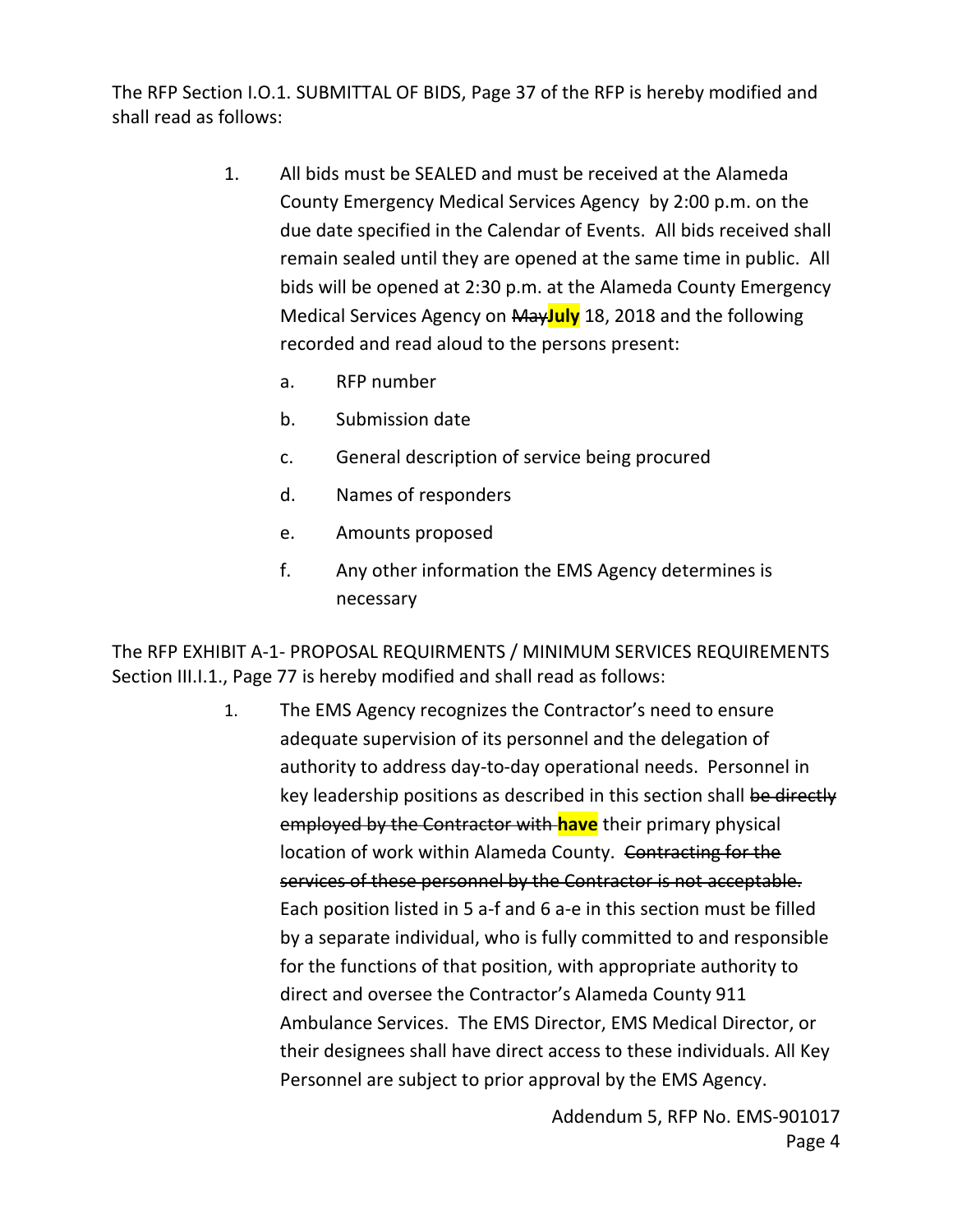The RFP EXHIBIT A-1- PROPOSAL REQUIRMENTS / MINIMUM SERVICES REQUIREMENTS Section III.I.5., Pages 78 – 80 is hereby modified and shall read as follows:

#### 5. **Key Personnel:**

The EMS Agency shall at all times have direct access to the Key Personnel identified in this RFP. This includes the right to call regular meetings with Key Personnel, as well as unscheduled inspections, interviews, and visits. Key Personnel shall be required to cooperate fully with the EMS Agency.

### a. **Qualifications and Experience**

Each of the Key Personnel listed in this section must have a minimum of five (5) years of experience providing or directly overseeing provision of the services identified for each position as required by a high performance contract to a primary 911 Ambulance Services provider with exclusivity at the ALS level for an operating area of greater than 800,000 persons, with size, geographical spread, population densities, and call volume proportionately similar to those of the County of Alameda's EOA. Proposals shall include a list of and resumes for Key Personnel associated with the RFP. Provide no more than two pages of information for each person. The following information shall be included:

- (1) Relationship with Bidder, including job title and years of employment with Bidder
- (2) Role that the person will play in connection with the RFP
- (3) Business address, telephone, fax number, and e-mail
- (4) Educational background
- (5) Relevant experience
- (6) Relevant awards, certificates or other achievements
- b. **Operations Director:** Contractor shall employ a 1.0 FTE Operations Director to oversee and be wholly responsible for the overall functioning of the Contractor's Alameda County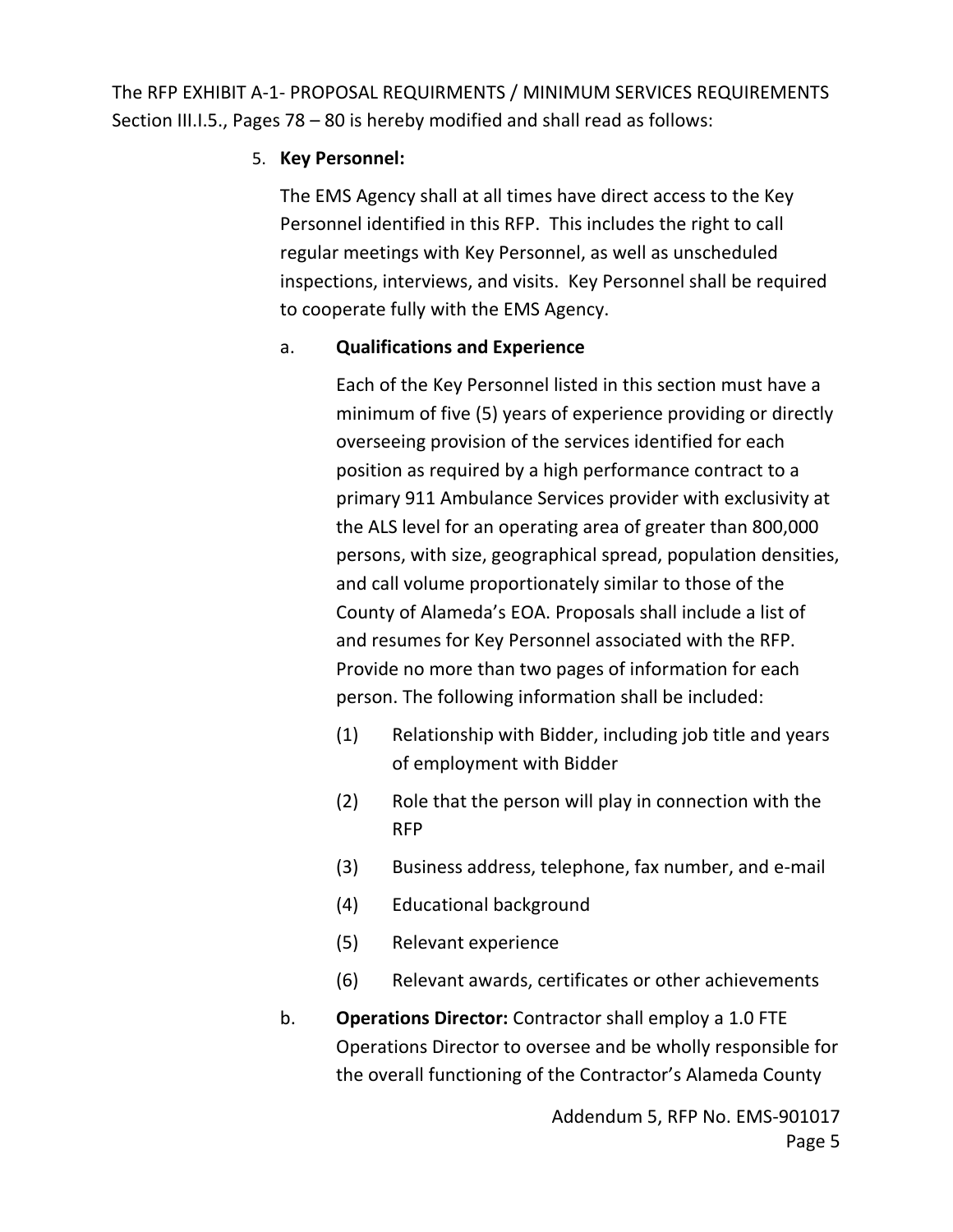911 Emergency Ambulance Services. **To the extent the Operations Director role is filled by a subcontractor or its employee, the Contractor must contractually assume an equivalent level of responsibility for the subcontractor and its Operations Director equivalent, including but not limited to communication, oversight, and control.** This person shall have prior experience managing a large, high-performance EMS system. This person shall be a champion of quality management, and ensure all upper-level management positions are trained and participate.

- (1) This person shall have training in the American Ambulance Association's Ambulance Service Manager Certificate Program, or the equivalent, within twelve (12) months of their appointment.
- (2) The Operations Director shall perform the duties of the Account Manager who shall be responsible for the Alameda County EMS Agency account/contract. (see Section M, Account Manager/ Support Staff in this RFP)

The EMS Director and EMS Medical Director must approve the individual filling this position, which will require a background check and resume verification. In the event that this approval is withheld or withdrawn, Contractor shall appoint a qualified replacement acceptable to the EMS Agency.

c. **Finance Manager:** Contractor shall employ a 1.0 FTE Finance Manager to oversee and be responsible only for the financial performance of the Contractor's Alameda County operations. **To the extent the Finance Manager role is filled by a subcontractor or its employee, the Contractor must contractually assume an equivalent level of responsibility for the subcontractor and its Finance Manager equivalent, including but not limited to communication, oversight, and control.** This person shall be qualified by education, training,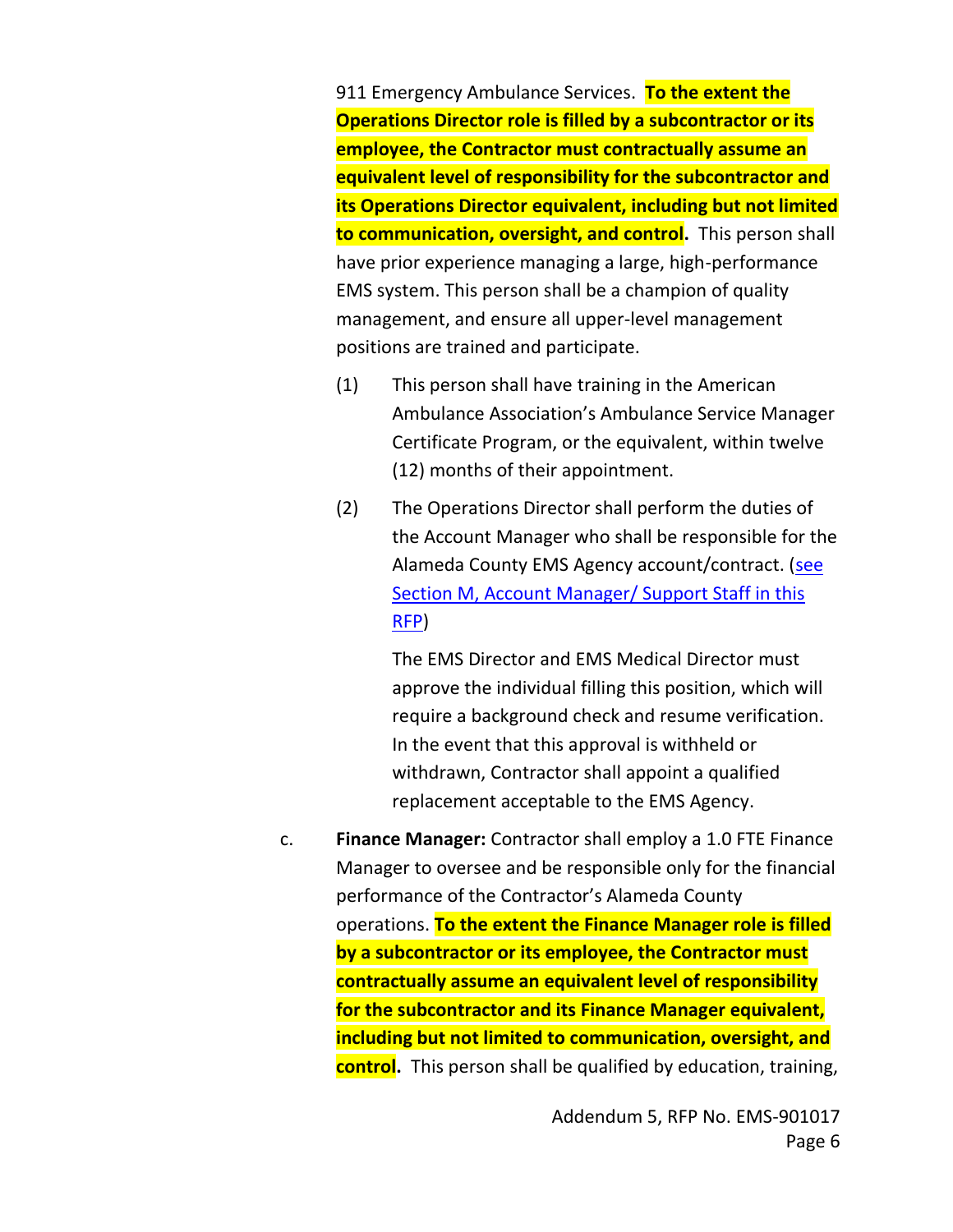and experience to manage the financial operations of a large, complex organization that provides 911 Emergency Ambulance Services.

- d. **Health/Safety/Risk Management Specialist:** Contractor shall employ a 1.0 FTE Health, Safety, and Risk Management Specialist responsible to develop and maintain comprehensive employee health, safety, and risk management programs. This shall include but not be limited to training employees on health and safety policies, procedures, and regulations; verifying compliance with federal, state, and local regulations; assuring proper records are completed and filed; and assuring health and safety deficiencies are quickly identified and resolved. **To the extent the Health, Safety, and Risk Management Specialist role is filled by a subcontractor or its employee, the Contractor must contractually assume an equivalent level of responsibility for the subcontractor and its Health, Safety, and Risk Management Specialist equivalent, including but not limited to communication, oversight, and control.**
- e. **Provider Medical Director**: Contractor shall employ at a minimum a 0.5 FTE, licensed physician and surgeon, who is
	- (1) board-certified in emergency medicine
	- (2) experienced in emergency medicine
	- (3) experienced and preferably fellowship-trained in emergency medical services.

**To the extent the Provider Medical Director role is filled by a subcontractor or its employee, the Contractor must contractually assume an equivalent level of responsibility for the subcontractor and its Provider Medical Director equivalent, including but not limited to communication, oversight, and control**.

The EMS Director and EMS Medical Director must approve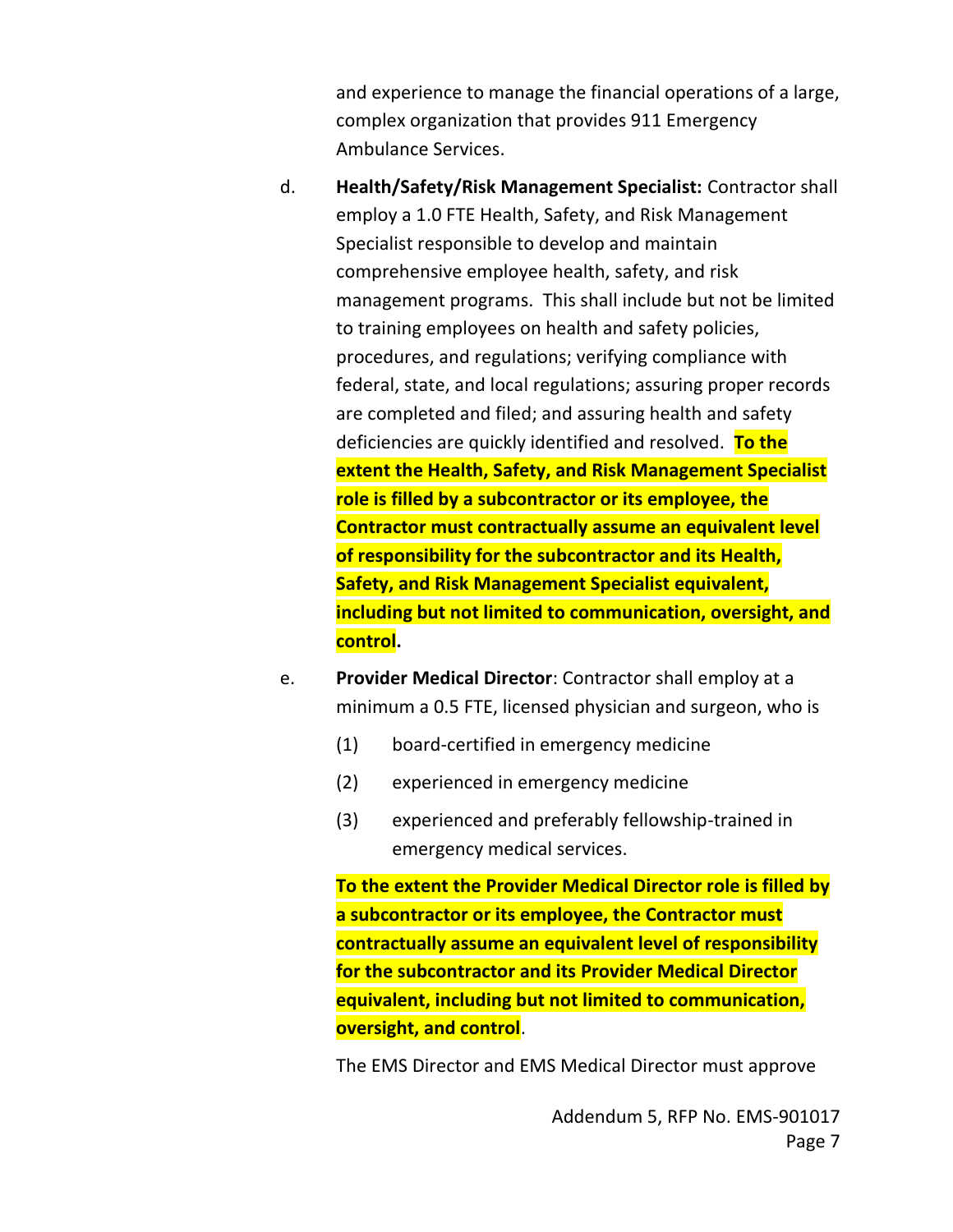the individual filling this position, which will require a background check and resume verification. In the event that this approval is withheld or withdrawn, Contractor shall appoint a qualified replacement acceptable to the EMS Agency.

This Physician shall oversee the Contractor's clinical performance. The Physician shall also be responsible for and facilitate the procurement and oversight of pharmaceuticals used by the Contractor in delivering service including controlled substances. The Provider Medical Director is distinct from, and does not have the powers or authority of the Medical Director of the Local EMS Agency, as defined in [California Health and Safety Code section 1797.202.](http://law.onecle.com/california/health/1797.202.html)

f. **Quality Manager:** Contractor shall employ a 1.0 FTE registered nurse who is highly qualified and experienced in emergency and critical care, or a paramedic who is highly qualified and experienced, to implement and oversee Contractor's on-going quality management. **To the extent the Quality Manager role is filled by a subcontractor or its employee, the Contractor must contractually assume an equivalent level of responsibility for the subcontractor and its Quality Manager equivalent, including but not limited to communication, oversight, and control.** This individual shall be responsible for the medical quality assurance evaluation of all services provided pursuant to this Contract. This individual or their designee will have sufficient rank and ability to directly conduct clinical investigations and the authority to take appropriate corrective action.

The EMS Director and EMS Medical Director must approve the individual filling this position, which will require a background check and resume verification. In the event that this approval is withheld or withdrawn, Contractor shall appoint a qualified replacement acceptable to the EMS Agency.